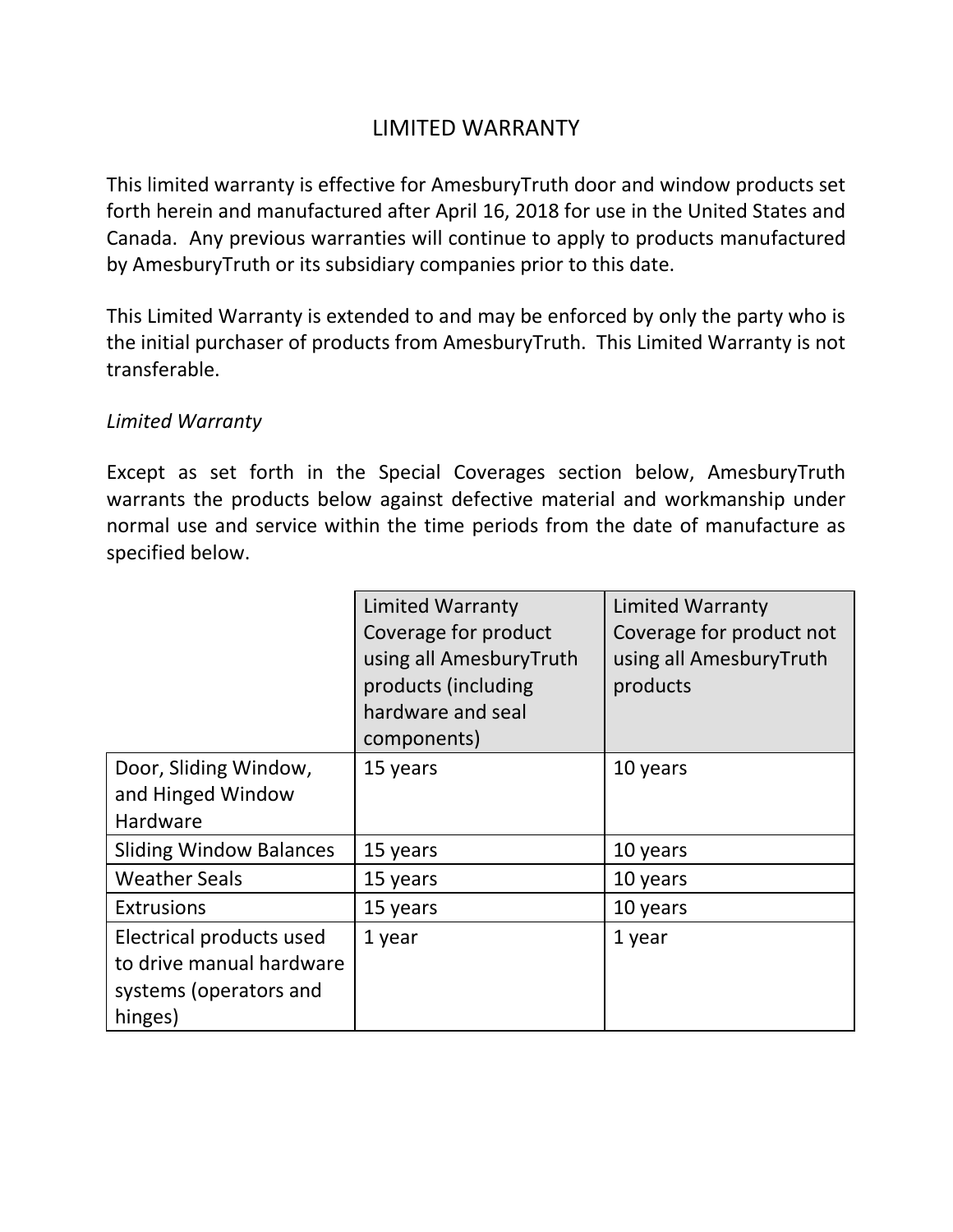## *Special Coverages*:

The following Special Coverages apply to special products and product features.

|                                                                        |                                                                  | <b>Limited Warranty</b><br>Coverage | Additional<br>Requirements or<br><b>Exclusions</b>                                                                                                                                                                                                                                    |
|------------------------------------------------------------------------|------------------------------------------------------------------|-------------------------------------|---------------------------------------------------------------------------------------------------------------------------------------------------------------------------------------------------------------------------------------------------------------------------------------|
| <b>Hardware Using</b><br><b>PVD Finish Over</b><br><b>Forged Brass</b> | Door                                                             | 10 years                            | <b>Solid Brass</b><br>Hardware with PVD<br>finish. See PVD<br>finish Warranty<br>below.                                                                                                                                                                                               |
| Coastal<br>Products                                                    | Door, Sliding<br>Window, and<br><b>Hinged Window</b><br>Hardware | 10 years                            | Coastal is defined<br>as any application<br>within four miles of<br>salt water.<br>Aesthetic corrosion<br>is not covered and<br>preventative<br>maintenance is<br>required. Plated<br>finishes are not<br>recommended or<br>warrantied for<br>coastal applications<br>other than PVD. |

*PVD Finish Warranty* 

AmesburyTruth's solid brass hardware with PVD finish are warranted against tarnish, pitting and discoloration for 10 years if the product is used in the residence in which it was first installed and still owned by the original purchaser.

This PVD Finish Warranty is expressly limited to window and door manufacturers and AmesburyTruth Authorized Distributors who purchase products for the purpose of resale, in the ordinary course of the buyers business, and may not be assigned or transferred.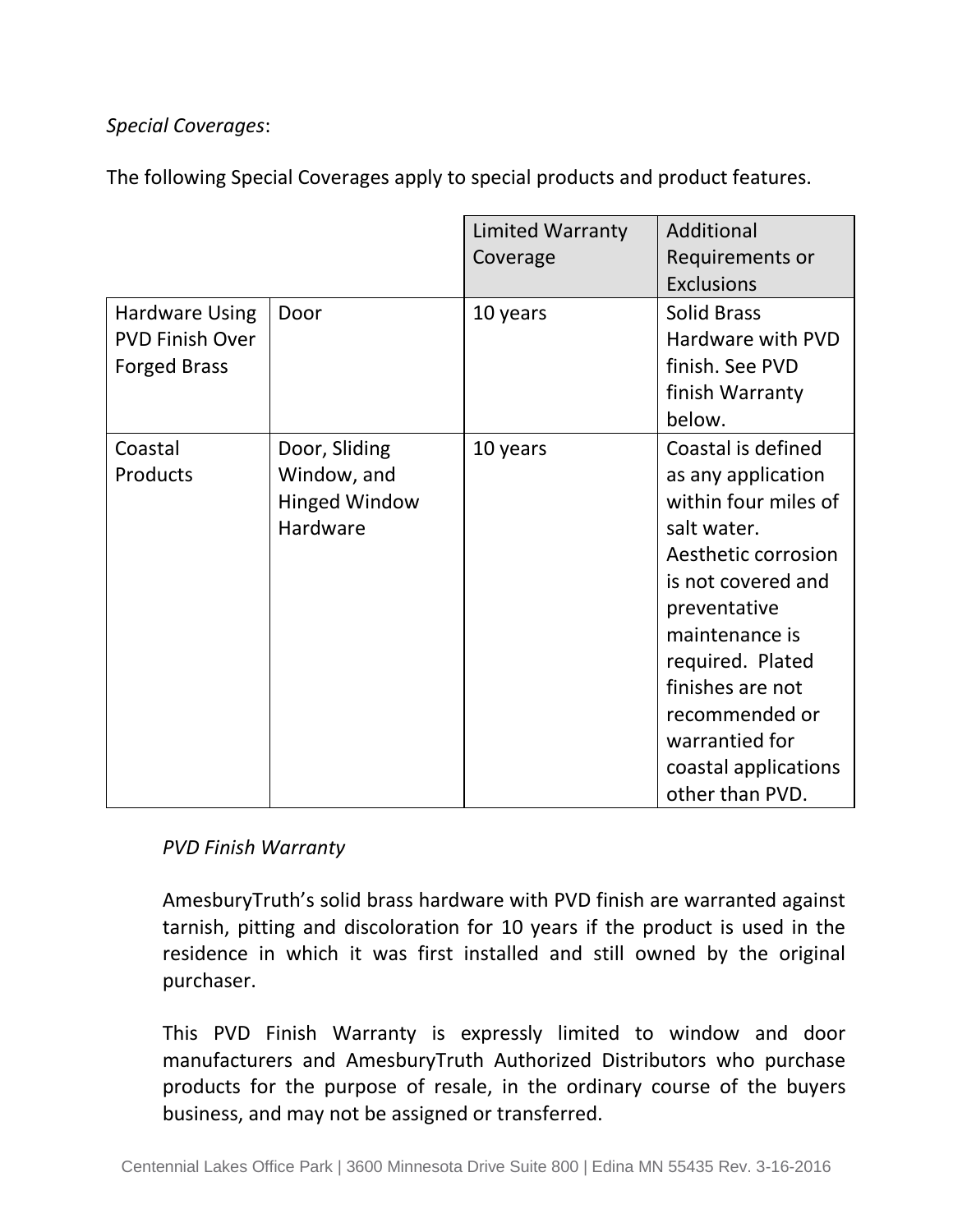AmesburyTruth's PVD Warranty covers residential and condominium applications only and proof of purchase is required to make a claim under the warranty. This warranty does not cover the product under the following conditions; Product has scratches or abrasions; Product is used in commercial applications with the exception of condominiums; Product has been damaged by acts of nature; or, Product has been altered in some way, improperly installed, or damaged from misuse or abuse. Contact AmesburyTruth for inspection procedures and criteria.

### *Exclusions from Limited Warranty Coverage*

This Limited Warranty does not cover damage, product failure or poor product performance due to:

- •**Normal wear and tear**
- •**Discoloration, normal wear and tear or naturally occurring changes to finishes, including decorative plated finishes**
- •**Corrosion related damage**
- •**Incidental damages**
- •**Misuse, abuse or failure to properly finish and provide maintenance**
- •**Alteration or modification of the product**
- •**Exposure to chemicals (e.g., brick wash, vinegar, cleaners, wood treatments, chemical strippers, paints, varnishes, etc.)**
- •**Improper installation not in conformance with AmesburyTruth catalog or application drawings or instructions**
- •**Use for a purpose other than that for which it was intended, or in a manner inconsistent with any instructions regarding its use or in a manner beyond product specifications**
- •**Any cause beyond the reasonable control of AmesburyTruth (e.g., including but not limited to fire, flood, acts of nature, and acts of third parties outside of AmesburyTruth's control**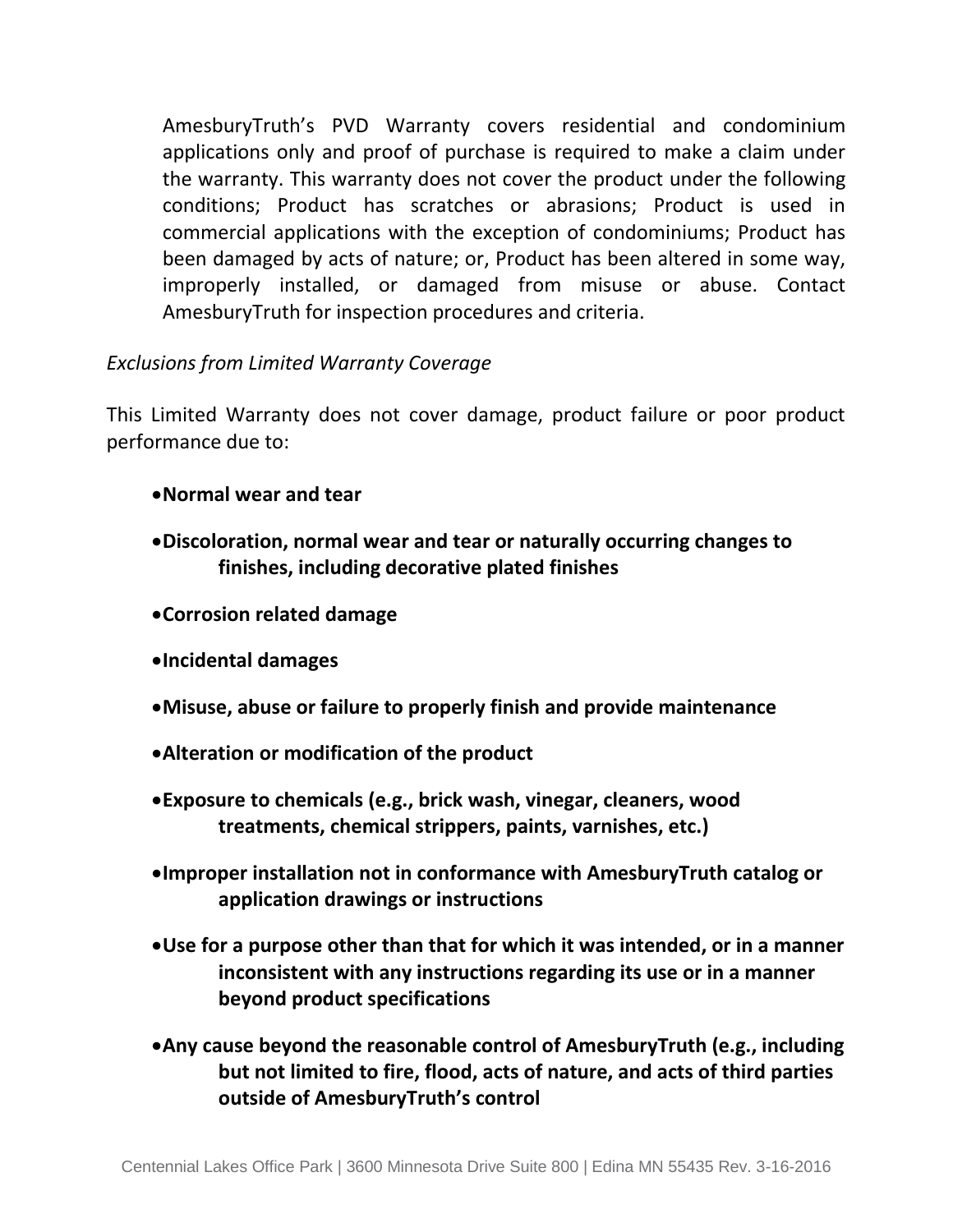### *What AmesburyTruth Will Do*

If any product manufactured by AmesburyTruth is found to be defective by AmesburyTruth, in its sole judgment, AmesburyTruth will, at its option either repair or replace with the same or substantially equivalent replacement for such defective product, or refund the purchase price. Custom or non-standard finishes that are determined to require service may be substituted with a similar color at AmesburyTruth's discretion if the finish is no longer available. Any repaired or replaced part is covered only for the remainder of the warranty period.

### *Disclaimers and Limitations*

THIS LIMITED WARRANTY IS EXCLUSIVE. AMESBURYTRUTH MAKES NO OTHER WARRANTY OF ANY KIND WHATSOEVER, EXPRESS OR IMPLIED, WITH RESPECT TO THE PRODUCTS MANUFACTURED AND SOLD BY IT, WHETHER AS TO ANY WARRANTY OR MERCHANTABILITY, FITNESS FOR A PARTICULAR PURPOSE OR ANY OTHER MATTER.

AMESBURYTRUTH'S LIABILITY IS LIMITED ONLY TO THE REPLACEMENT VALUE OF THE PRODUCT. AMESBURYTRUTH SHALL NOT IN ANY EVENT BE LIABLE TO ANY BUYER FOR CONSEQUENTIAL, INDIRECT, INCIDENTAL OR SPECIAL/PUNITIVE DAMAGES OF ANY KIND, OR FOR THE LABOR CHARGES WHICH MAY BE REQUIRED FOR THE REMOVAL, REPLACEMENT OR REINSTALLATION OF SAID PRODUCT, WHETHER FOR BREACH OF WARRANTY, NEGLIGENCE, ON THE BASIS OF STRICT LIABILITY, OR FOR ANY OTHER REASON.

Some local laws do not allow limitations on how long an implied warranty lasts and some local laws do not allow the exclusion or limitations of incidental or consequential damages, so the above limitation or exclusion may not apply to you. This warranty gives you specific legal rights, and you may also have rights which vary from state to state.

The purpose of this exclusive remedy shall be to provide initial purchaser with repair and replacement of products or parts manufactured by AmesburyTruth found to be defective in materials or workmanship or negligently manufactured. This exclusive remedy shall not be deemed to have failed of its essential purpose as long as AmesburyTruth is willing and able to repair or replace said defective products or parts in the prescribed manner.